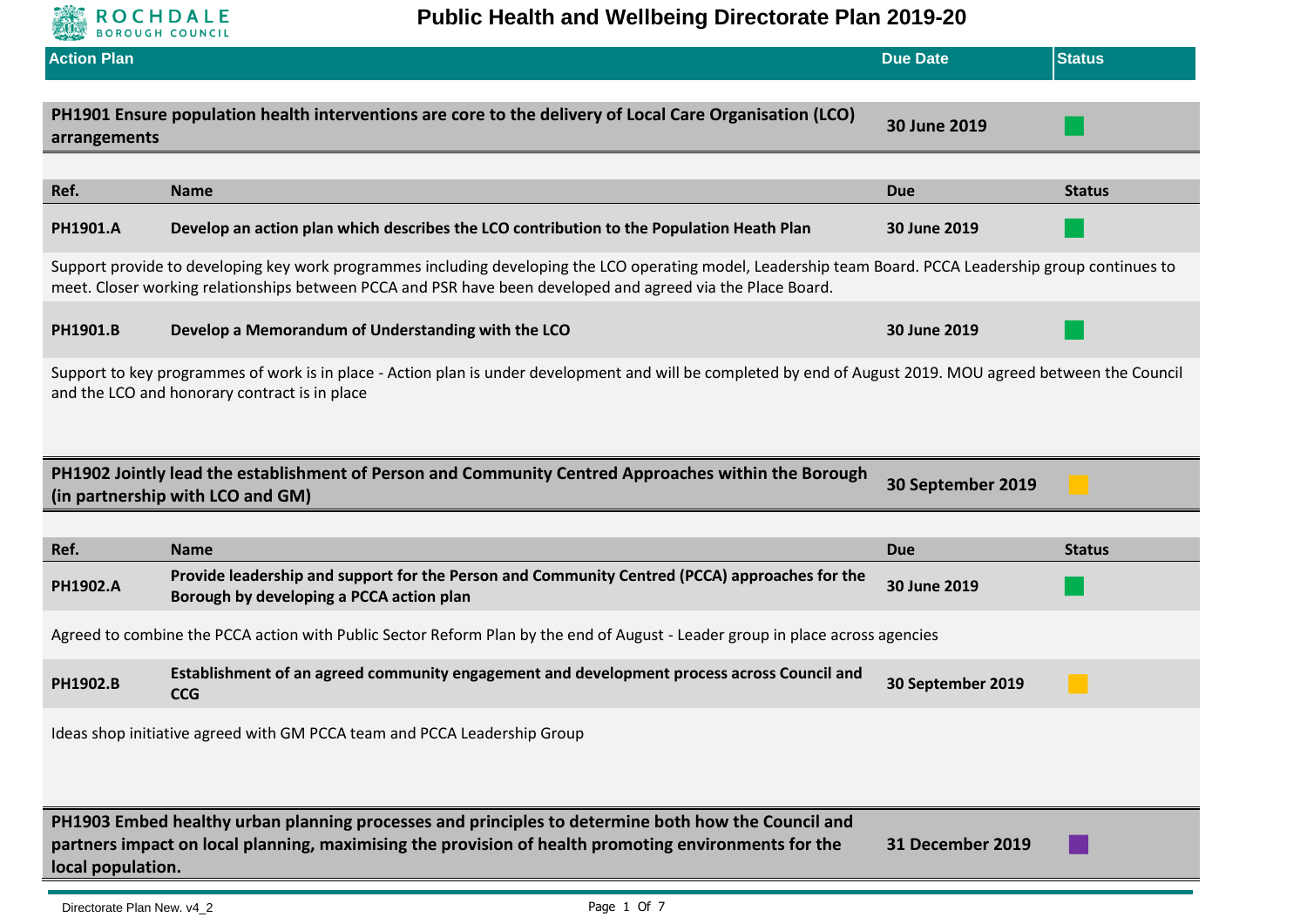

| <b>Action Plan</b>                                                                                                                                  |                                                                                                                                                                                                                                                                     | <b>Due Date</b>  | <b>Status</b> |  |
|-----------------------------------------------------------------------------------------------------------------------------------------------------|---------------------------------------------------------------------------------------------------------------------------------------------------------------------------------------------------------------------------------------------------------------------|------------------|---------------|--|
|                                                                                                                                                     |                                                                                                                                                                                                                                                                     |                  |               |  |
| Ref.                                                                                                                                                | <b>Name</b>                                                                                                                                                                                                                                                         | <b>Due</b>       | <b>Status</b> |  |
| PH1903.A                                                                                                                                            | <b>Finalise the Rochdale Planning for Health guidance</b>                                                                                                                                                                                                           | 31 October 2019  |               |  |
|                                                                                                                                                     | Planning for Health Guidance document has been finalised (June 2019)                                                                                                                                                                                                |                  |               |  |
| PH1903.B                                                                                                                                            | Utilise the Health Guidance as a tool to produce agreed public health input into planning process<br>and policy as well as to influence wider regeneration and built environment opportunities such as<br>College Bank and the Town Centre Regeneration programmes. | 31 December 2019 |               |  |
|                                                                                                                                                     | Key partners to be brought together to agree implementation during November 2019                                                                                                                                                                                    |                  |               |  |
|                                                                                                                                                     |                                                                                                                                                                                                                                                                     |                  |               |  |
| PH1904 Improve governance arrangements around PSR and Health and Wellbeing by developing the<br>31 March 2020<br><b>Strategic Partnership Board</b> |                                                                                                                                                                                                                                                                     |                  |               |  |
|                                                                                                                                                     |                                                                                                                                                                                                                                                                     |                  |               |  |
| Ref.                                                                                                                                                | <b>Name</b>                                                                                                                                                                                                                                                         | <b>Due</b>       | <b>Status</b> |  |
| <b>PH1904.A</b>                                                                                                                                     | Develop a refreshed health and wellbeing strategy to help inform board priorities                                                                                                                                                                                   | 31 July 2019     |               |  |
| Health and wellbeing strategy has been presented to new place board some adjustments needed before finalising document.                             |                                                                                                                                                                                                                                                                     |                  |               |  |
| PH1904.B                                                                                                                                            | <b>Strategic Partnership Board established</b>                                                                                                                                                                                                                      | 31 March 2020    |               |  |
|                                                                                                                                                     | Strategic Partnership Board is established                                                                                                                                                                                                                          |                  |               |  |
| <b>PH1904.C</b>                                                                                                                                     | Co-ordinate a behaviour change programme to engage with residents, communities, staff and<br>volunteers                                                                                                                                                             | 31 October 2019  |               |  |
|                                                                                                                                                     | This action has been incorporated into the PCCA action plan referred to in PH1902                                                                                                                                                                                   |                  |               |  |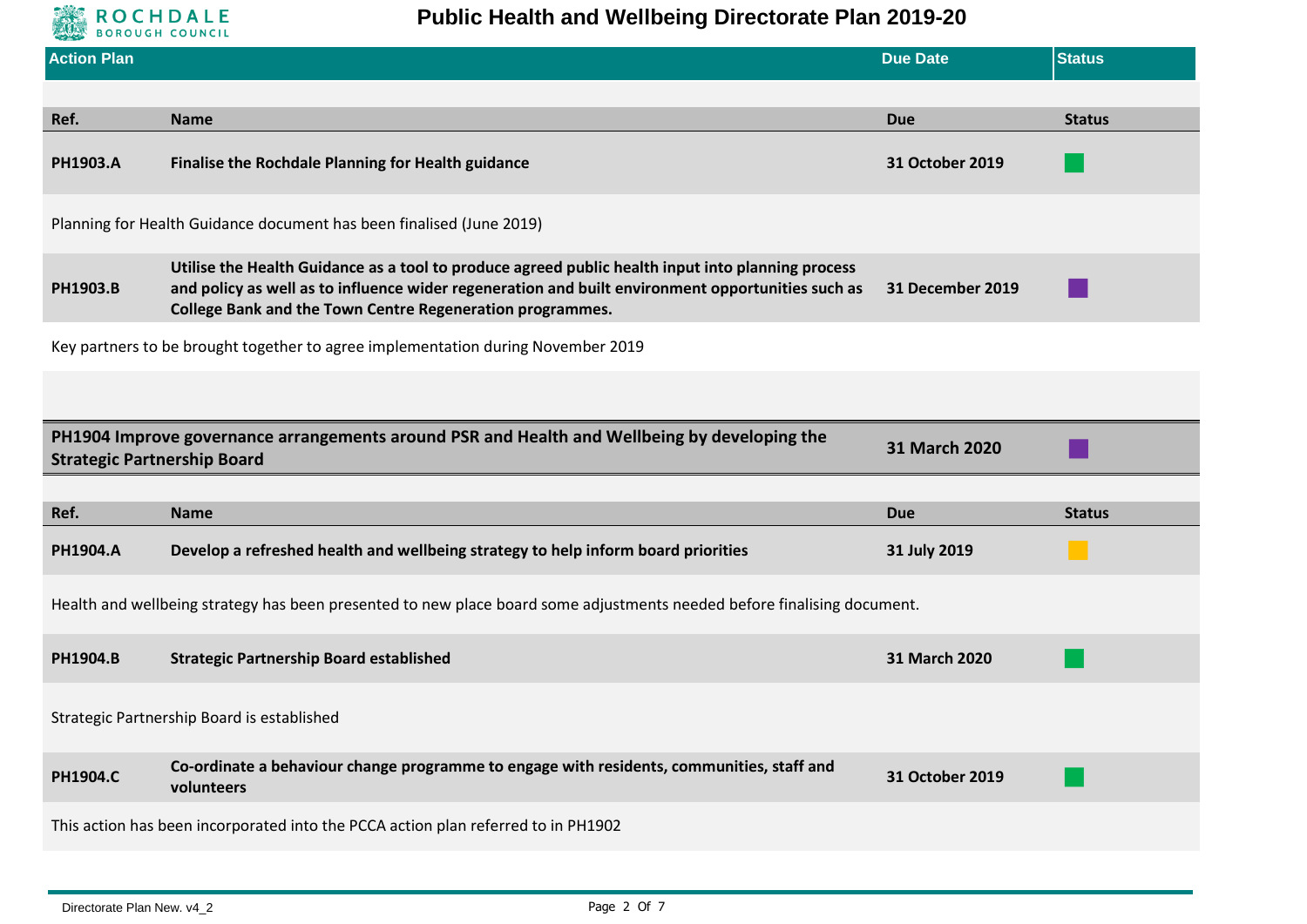

| <b>Action Plan</b>                                                                                                                                                                                                                                                          |                                                                                                                                                                                                                                                          | <b>Due Date</b>      | <b>Status</b> |  |
|-----------------------------------------------------------------------------------------------------------------------------------------------------------------------------------------------------------------------------------------------------------------------------|----------------------------------------------------------------------------------------------------------------------------------------------------------------------------------------------------------------------------------------------------------|----------------------|---------------|--|
| PH1904.D                                                                                                                                                                                                                                                                    | Incorporate sustainability into PSR and health & wellbeing agenda through review of current<br>practice and policy guidance                                                                                                                              | 31 March 2020        |               |  |
|                                                                                                                                                                                                                                                                             | Work scheduled to commence in Q3.                                                                                                                                                                                                                        |                      |               |  |
| and LCO                                                                                                                                                                                                                                                                     | PH1905 Lead the development of the Integrated Strategic Intelligence Team on behalf of the Council, CCG                                                                                                                                                  | <b>31 March 2020</b> |               |  |
| Ref.                                                                                                                                                                                                                                                                        | <b>Name</b>                                                                                                                                                                                                                                              | <b>Due</b>           | <b>Status</b> |  |
| <b>PH1905.A</b>                                                                                                                                                                                                                                                             | Development of outcomes based accountability approach through commissioning - Test & review<br>approach in developing KPIs for public health contracts                                                                                                   | 30 September 2019    |               |  |
|                                                                                                                                                                                                                                                                             | Progress has been made on a local outcomes framework that is based around the borough priorities. This will be completed in quarter 3                                                                                                                    |                      |               |  |
| <b>PH1905.B</b>                                                                                                                                                                                                                                                             | Improve the intelligence offer to the council and CCG through the development of an integrated<br>work plan for the newly formed Strategic Intelligence Team                                                                                             | 30 September 2019    |               |  |
| Following the end of the staff consultation process, the Strategic Intelligence Team has been formed. This comprises the CCG BI team, ICD Performance, and Public<br>Health Intelligence. A shared work plan has been produced and new ways of working are being developed. |                                                                                                                                                                                                                                                          |                      |               |  |
| <b>PH1905.C</b>                                                                                                                                                                                                                                                             | Lead the development of the Joint Strategic Needs Assessment (JSNA)                                                                                                                                                                                      | 31 March 2020        |               |  |
|                                                                                                                                                                                                                                                                             | A needs assessment on Young People's Substance Misuse has been delivered. Work has started on the joint Rochdale, Oldham and Bury Sexual Health Needs<br>Assessment and Deprivation work. Scoping on a Respiratory Needs Assessment has been carried out |                      |               |  |
|                                                                                                                                                                                                                                                                             |                                                                                                                                                                                                                                                          |                      |               |  |
| the Borough                                                                                                                                                                                                                                                                 | PH1906 Maximise the contribution of Arts, Culture and Heritage with respect of health outcomes across                                                                                                                                                    | 31 March 2020        |               |  |
|                                                                                                                                                                                                                                                                             |                                                                                                                                                                                                                                                          |                      |               |  |
| Ref.                                                                                                                                                                                                                                                                        | <b>Name</b>                                                                                                                                                                                                                                              | <b>Due</b>           | <b>Status</b> |  |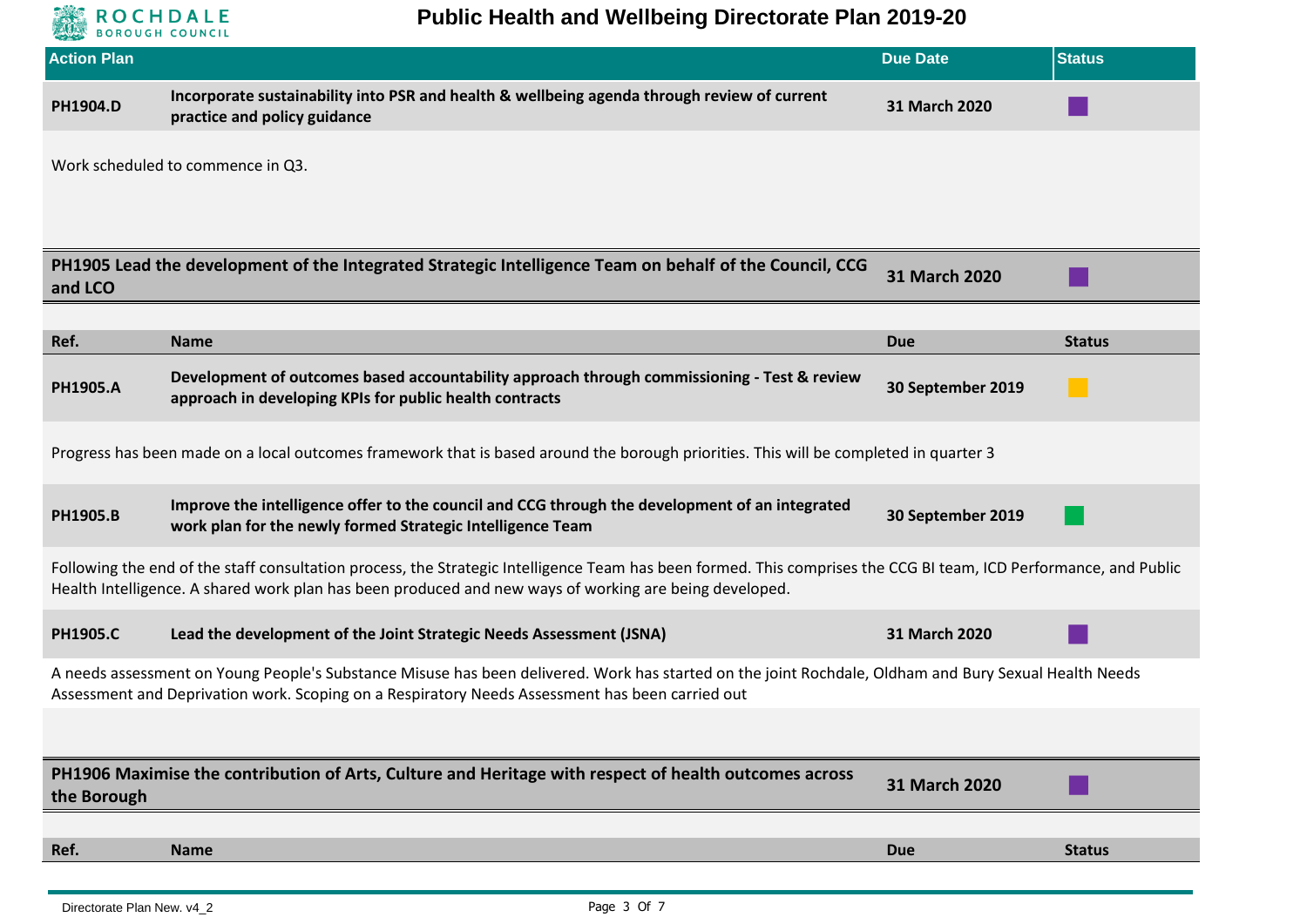

**Public Health and Wellbeing Directorate Plan 2019-20**

| <b>Action Plan</b> |                                                                                                                                                                                                                                                                                                     | <b>Due Date</b>        | <b>Status</b> |  |
|--------------------|-----------------------------------------------------------------------------------------------------------------------------------------------------------------------------------------------------------------------------------------------------------------------------------------------------|------------------------|---------------|--|
| PH1906.A           | Development and sign off of the Rochdale Borough Cultural Strategy                                                                                                                                                                                                                                  | 31 July 2019           |               |  |
|                    | Cultural Board is now being assembled following outcome of the CPP Bid. Consultation with community is also planned in November to enable final Cultural<br>Strategy to go to cabinet in Jan/Feb 2020 for launch 1st April.                                                                         |                        |               |  |
| PH1906.B           | Implementation of the Cultural Strategy commences (will span over the next 5 years)                                                                                                                                                                                                                 | <b>31 August 2019</b>  |               |  |
|                    | Meeting to be scheduled for late October                                                                                                                                                                                                                                                            |                        |               |  |
| <b>PH1906.C</b>    | Creative People and Places programme commences (if successful with bid) and runs for 4 years                                                                                                                                                                                                        | 31 March 2020          |               |  |
|                    | Regular meetings with senior ACE representatives scheduled quarterly, July meeting took place. £2m CPP Bid scored highly and was only GM bid taken forward to<br>final interview. Unfortunately it was unsuccessful but is being developed for a second bidding round expected to open in Jan 2020. |                        |               |  |
|                    |                                                                                                                                                                                                                                                                                                     |                        |               |  |
|                    | PH1907 Undertake a review of tobacco addiction and current service provision and utilise this to embed<br><b>31 January 2020</b><br>the most effective service model                                                                                                                                |                        |               |  |
|                    |                                                                                                                                                                                                                                                                                                     |                        |               |  |
| Ref.               | <b>Name</b>                                                                                                                                                                                                                                                                                         | <b>Due</b>             | <b>Status</b> |  |
| PH1907.A           | Conduct a whole system review of the current offer in relation to reducing smoking prevalence to<br>ensure that they are having the required impact and reaching our target communities.                                                                                                            | 30 September 2019      |               |  |
|                    | Whole system review taking place, to be complete October 2019                                                                                                                                                                                                                                       |                        |               |  |
| PH1907.B           | Agree implementation plan to ensure the Riverside development is smoke free as a contribution<br>to de-normalising tobacco use                                                                                                                                                                      | <b>31 January 2020</b> |               |  |
|                    | Paper discussed at PH SMT and a revised version to be taken to leadership for sign in November 19                                                                                                                                                                                                   |                        |               |  |
|                    |                                                                                                                                                                                                                                                                                                     |                        |               |  |
| PH1907.C           | Develop a smoking cessation offer that incorporates e-cigarettes.                                                                                                                                                                                                                                   | 31 December 2019       |               |  |
|                    | Offer being developed with pharmacies, planned roll out from December 2019                                                                                                                                                                                                                          |                        |               |  |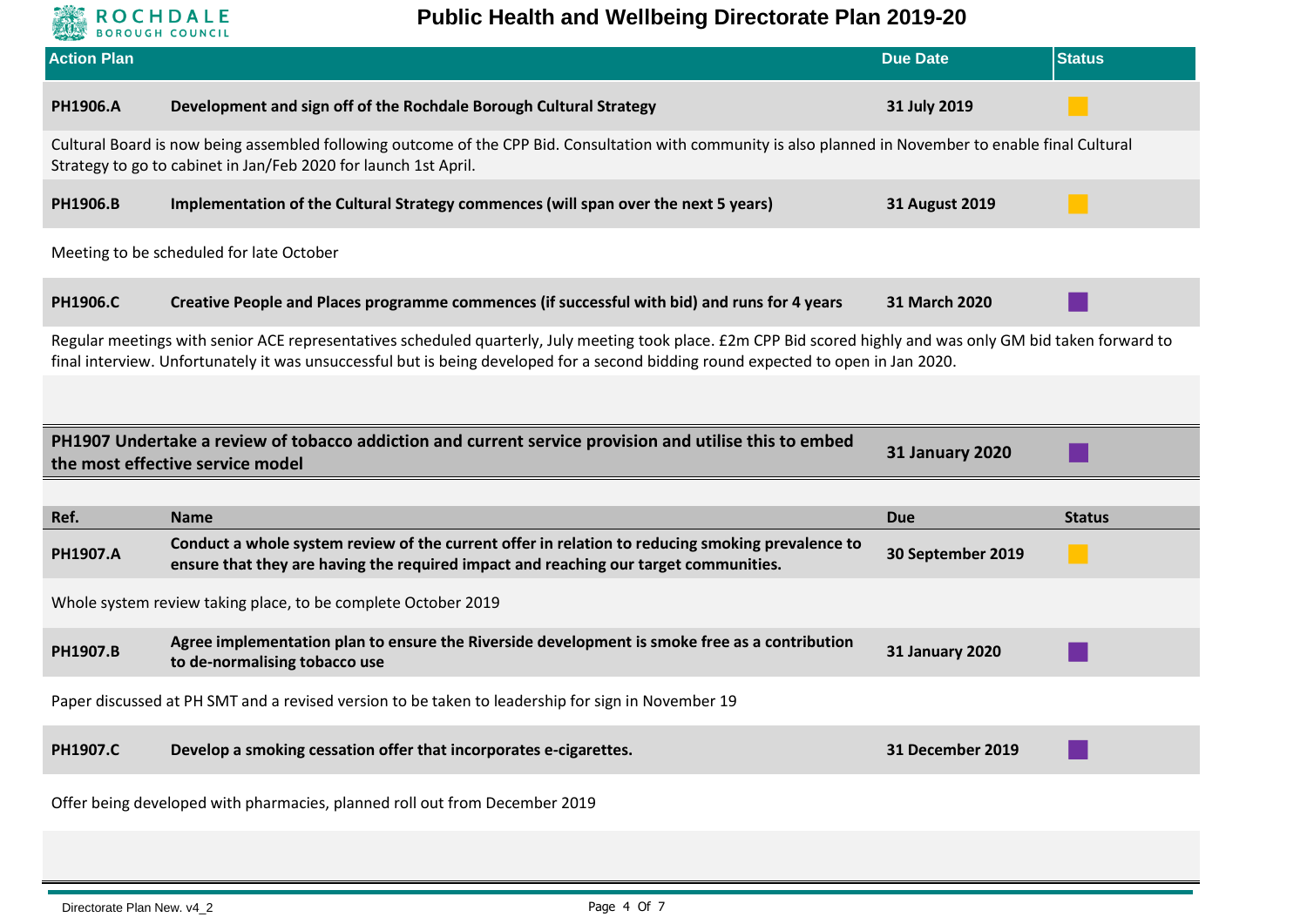

**Public Health and Wellbeing Directorate Plan 2019-20**

|                                                                                                                                                                                                             | <b>Due Date</b>                                                                                                  | <b>Status</b>                                                                                                                                                             |  |  |
|-------------------------------------------------------------------------------------------------------------------------------------------------------------------------------------------------------------|------------------------------------------------------------------------------------------------------------------|---------------------------------------------------------------------------------------------------------------------------------------------------------------------------|--|--|
| PH1908 Support and enable the development of a strong and resilient voluntary sector                                                                                                                        | <b>31 October 2019</b>                                                                                           |                                                                                                                                                                           |  |  |
| <b>Name</b>                                                                                                                                                                                                 | <b>Due</b>                                                                                                       | <b>Status</b>                                                                                                                                                             |  |  |
| <b>Support transition from interim arrangements</b>                                                                                                                                                         | <b>30 April 2019</b>                                                                                             |                                                                                                                                                                           |  |  |
| Contract in place and monitoring framework agreed                                                                                                                                                           |                                                                                                                  |                                                                                                                                                                           |  |  |
| Agree outcomes framework for the service                                                                                                                                                                    | 31 May 2019                                                                                                      |                                                                                                                                                                           |  |  |
| Quarter 1 Monitoring based on Implementation plan and Monitoring from                                                                                                                                       |                                                                                                                  |                                                                                                                                                                           |  |  |
| Support transition of the management of the Connecting You: Seed Funding.                                                                                                                                   | 30 June 2019                                                                                                     |                                                                                                                                                                           |  |  |
|                                                                                                                                                                                                             |                                                                                                                  |                                                                                                                                                                           |  |  |
|                                                                                                                                                                                                             |                                                                                                                  |                                                                                                                                                                           |  |  |
| PH1909 Improve premature mortality through early detection and intervention for key disease pathways                                                                                                        | 31 March 2020                                                                                                    |                                                                                                                                                                           |  |  |
|                                                                                                                                                                                                             |                                                                                                                  |                                                                                                                                                                           |  |  |
|                                                                                                                                                                                                             |                                                                                                                  | <b>Status</b>                                                                                                                                                             |  |  |
| and bowel cancer                                                                                                                                                                                            | 31 March 2020                                                                                                    |                                                                                                                                                                           |  |  |
| Screening action plan is being developed and work to increase screening uptake will commence in quarter three and then onwards. Exercise taking place to<br>understand the increased respiratory admissions |                                                                                                                  |                                                                                                                                                                           |  |  |
| Revise the NHS health check programme                                                                                                                                                                       | 31 December 2019                                                                                                 |                                                                                                                                                                           |  |  |
| Current health checks offer performing well and will be reviewed periodically                                                                                                                               |                                                                                                                  |                                                                                                                                                                           |  |  |
| Review role of prevention in respiratory admissions and ensure effective service provision                                                                                                                  | 31 October 2019                                                                                                  |                                                                                                                                                                           |  |  |
|                                                                                                                                                                                                             | <b>Name</b><br>Put an action plan in place to improve uptake of cancer screening programmes for cervical, breast | Transition management of the Connecting You Seed Fund completed at the end of Quarter 1 and are recruiting new 'Friends Panel' members to help make funding<br><b>Due</b> |  |  |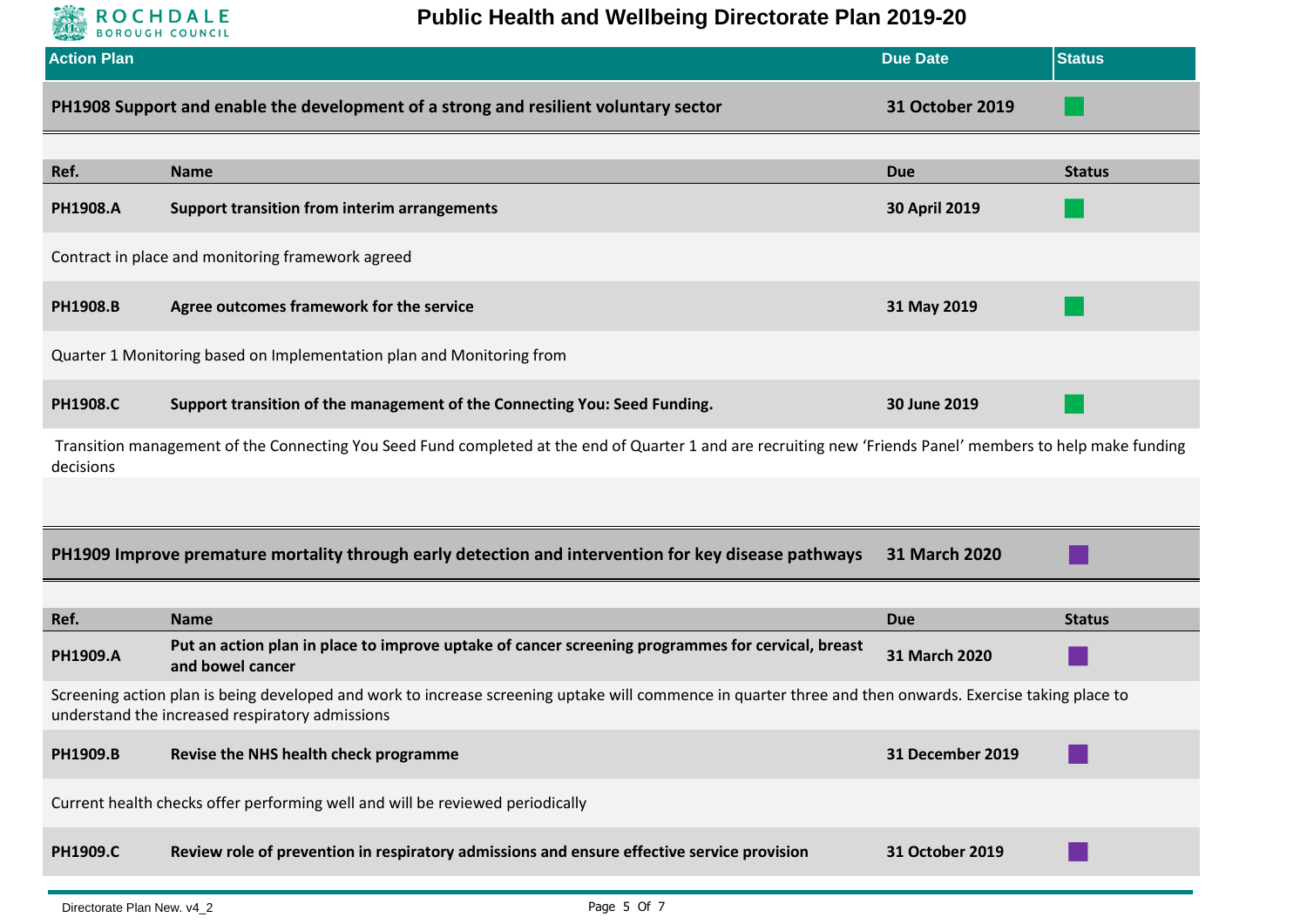

| <b>Action Plan</b> |                                                                                                                                                                                                                                                                                                                                       | <b>Due Date</b>         | <b>Status</b> |
|--------------------|---------------------------------------------------------------------------------------------------------------------------------------------------------------------------------------------------------------------------------------------------------------------------------------------------------------------------------------|-------------------------|---------------|
| Dec 19.            | Public Health and Strategic Intelligence Team are jointly developing deep dive/needs assessment into respiratory to be completed in Q3. Review role of prevention<br>in respiratory admissions and ensure effective service provision to be included as part of the health improvement offer redesign. New model proposal planned for |                         |               |
| PH1909.D           | Review Health Inequalities policy guidance to identify short to medium term goals                                                                                                                                                                                                                                                     | 31 December 2019        |               |
|                    | Exercise taking place to look at the current policy on inequalities and review of paper on local actions to reduce inequalities                                                                                                                                                                                                       |                         |               |
| PH1909.E           | <b>Review outcomes on falls</b>                                                                                                                                                                                                                                                                                                       | 30 November 2019        |               |
|                    | Data on falls being collated - to work with CCG and intelligence hub for insight work into projections.                                                                                                                                                                                                                               |                         |               |
|                    |                                                                                                                                                                                                                                                                                                                                       |                         |               |
|                    |                                                                                                                                                                                                                                                                                                                                       |                         |               |
|                    | PH1910 Seek to understand how we might strengthen the Borough's response to reducing the impact of<br>poverty and welfare reform                                                                                                                                                                                                      | 31 March 2020           |               |
|                    |                                                                                                                                                                                                                                                                                                                                       |                         |               |
| Ref.               | <b>Name</b>                                                                                                                                                                                                                                                                                                                           | <b>Due</b>              | <b>Status</b> |
| PH1910.A           | Identify opportunities within our current work programme to strengthen the offer.                                                                                                                                                                                                                                                     | 30 September 2019       |               |
|                    | Continuing to support GM work on Gambling harm                                                                                                                                                                                                                                                                                        |                         |               |
| <b>PH1910.B</b>    | Complete a needs assessment to understand the current offer and assess whether it is meeting<br>needs                                                                                                                                                                                                                                 | <b>31 December 2019</b> |               |
|                    | A plan has been scoped to complete a rapid needs assessment by end of Quarter 3                                                                                                                                                                                                                                                       |                         |               |
| PH1910.C           | Implementation plan developed incorporating recommendations from the needs assessment.                                                                                                                                                                                                                                                | 31 March 2020           |               |